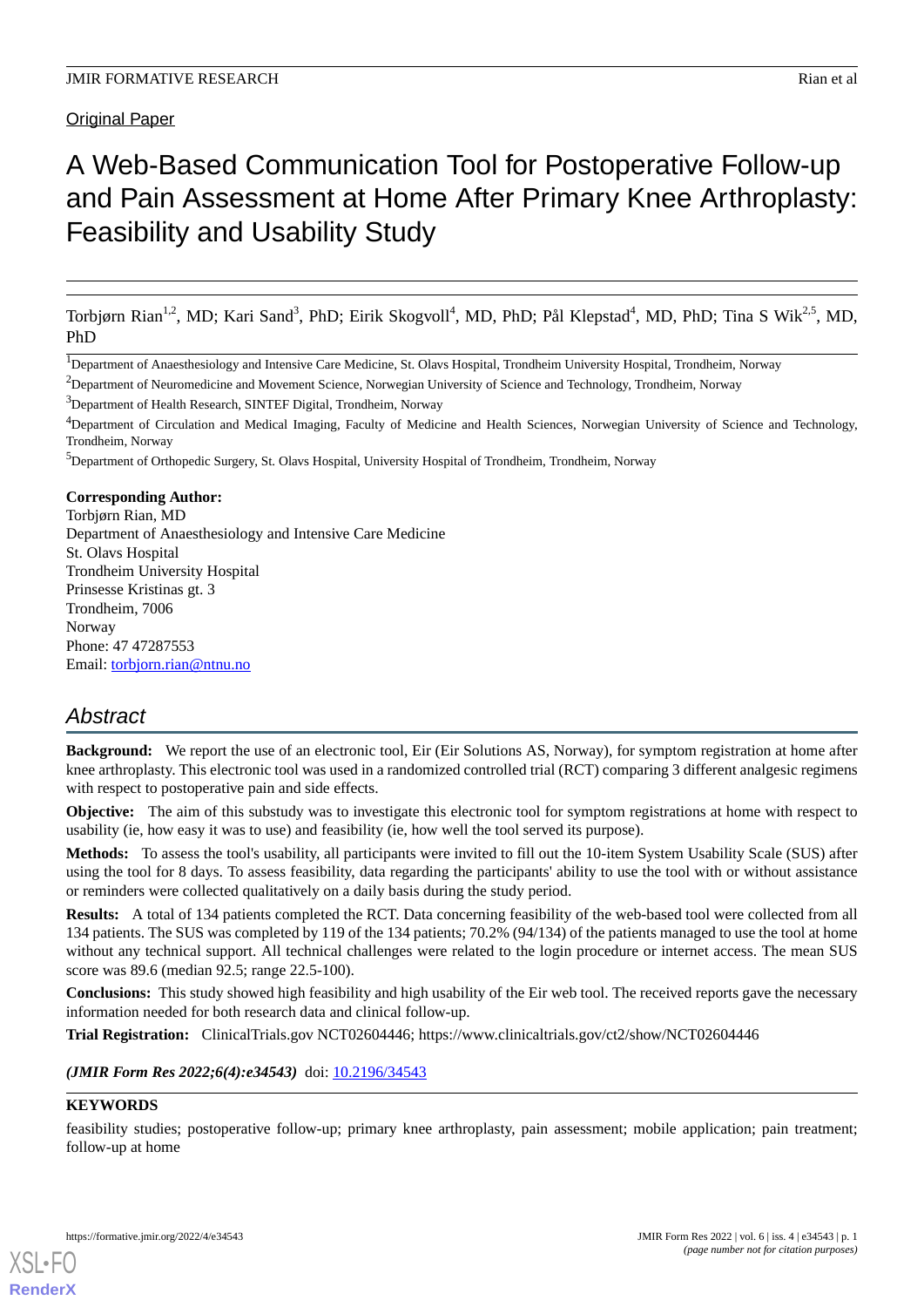# *Introduction*

#### **Background**

Length of hospital stay (LOS) after hip and knee arthroplasty is shorter with modern fast-track surgery [[1\]](#page-6-0). Therefore, symptoms and complications previously observed and treated in the hospital will now occur at home. These include risks for respiratory depression caused by opioid analgesics and infectious complications. Tools for active communication with the patients after early discharge from the hospital will be important to avoid or address these problems.

Benefits of communication via the internet using tablets and smartphones for postoperative follow-up after surgery have been reported by previous research [\[2](#page-6-1)-[5\]](#page-6-2). Modern technology can provide detailed postoperative surveillance data at home [[2\]](#page-6-1), guide patients in postoperative pain management [[3\]](#page-6-3), provide detailed data on postoperative pain development and opioid use [[4\]](#page-6-4), and measure recovery of activity level after total joint arthroplasties [[5\]](#page-6-2). Several advantages of using electronic tools for patient-recorded outcomes have been identified, such as fast and direct communication between patient and health personnel, higher data quality and response rates, easier storage of data, easier access to data for both patients and health personnel, access to real-time patient data for health care personnel, and easier connection of different sources of data [[6\]](#page-6-5). Challenges when using electronic tools can be software failure when used at home or user errors, or the tool can be inconvenient and tiresome to use for the patients over time. These factors can lead to missing data [\[2](#page-6-1),[3](#page-6-3)[,5](#page-6-2)]. Electronic tools should be user-friendly and understandable for the patients, and they should be able to obtain the information needed for clinical follow-up. Evaluations of electronic tools related to specific patient populations must highlight these features and should be done before implementing a tool in routine use.

#### **Objectives**

We report the use of an electronic tool, Eir (Eir Solutions AS, Norway), for symptom registration at home after knee arthroplasty. This electronic tool was used in a randomized trial [[7\]](#page-6-6) comparing 3 different analgesic regimens with respect to postoperative pain and side effects. An electronic tool for symptom registration was initiated to closely monitor the patient's course at home over the succeeding postoperative week. The aim of this substudy was to investigate this electronic tool for symptom registration at home with respect to usability (ie, how easy it was to use) and feasibility (ie, how well the tool served its purpose).

# *Methods*

#### **Study Design**

The study was conducted and is reported according to the CONSORT-EHEALTH (Consolidated Standards of Reporting Trials of Electronic and Mobile Health Applications and Online Telehealth) checklist [\(Multimedia Appendix 1\)](#page-6-7). In a randomized, double-blinded, placebo-controlled study comparing 3 different postoperative analgesic regimens [\[7](#page-6-6)], we used a web-based tool, Eir, for registration of patient-reported outcomes and medication

[[8](#page-7-0)[,9](#page-7-1)] to evaluate the effect of the pain management and to assess side effects. The web-based tool was used by all patients regardless of intervention arm. We present the results for the full sample regardless of which intervention arm they were allocated to in the randomized controlled trial (RCT), as we did not expect the different postoperative analgesic regimens to influence the patients' ability to use the tool. The patients registered pain levels, medication use, and side effects for the first 8 days after surgery. Two of the postoperative regimens included the use of opioids: oxycodone 10 mg twice daily or tapentadol 50 mg twice daily. All 3 groups had access to immediate-release oxycodone 5 mg as rescue medication for pain. Other sedative medications were not given as a part of the study interventions. Assessment of the tool's usability and feasibility was an integrated part of the trial. To assess the tool's usability, all participants were invited to fill out the 10-item System Usability Scale (SUS) after using the tool for 8 days. To assess feasibility, data regarding the participants' ability to use the tool with or without assistance or reminders were collected qualitatively on a daily basis during the study period.

#### **Patients and Setting**

The study was a single-center, prospective, randomized, double-blinded trial carried out in a university hospital setting from November 26, 2015, to November 7, 2018. Patients scheduled for surgery with total knee arthroplasty (TKA) between 18 years and 80 years of age were considered for inclusion in the study. Exclusion criteria were cognitive impairment, inability to read or speak Norwegian, lack of a cell phone or wireless Wi-Fi connection at home, or use of drugs or medical conditions that conflicted with one or more of the study drugs or any of the multimodal basal pain medications given in the study. The trial was completed by 134 patients [[7\]](#page-6-6).

#### **The Web-Based Application**

Eir is an electronic symptom assessment tool developed by the European Palliative Care Research Centre at the Norwegian University of Science and Technology and St. Olavs Hospital, Trondheim University Hospital for use in cancer care. A separate patient module was designed for patient-reported postoperative symptom assessment and medication registration after fast-track knee arthroplasty. It consisted of measurements of pain and side effects and detailed registration on use of analgesic drugs ([Multimedia Appendix 2](#page-6-8)).

#### **Procedures**

Patient-reported data concerning effect and side effects of the pain treatment were registered daily for 8 days by use of Eir on a tablet and transferred wirelessly to the Eir database. The patients used Eir either on their personal tablet or on a tablet supplied by the study (Apple iPad Mini 2, 16 GB). The patients were introduced to the application and the tablet after surgery when awake and after mobilization. All patients were supervised for 2 electronic self-reports while hospitalized, to check that the system was working and that the patient was able to comply with the procedure. To be able to use Eir on tablets at home, the patient had to log on to a wireless Wi-Fi connection, use the correct password to log in, and answer 15 questions regarding use of study drug and other analgesics, pain intensity,

 $XS$ -FO **[RenderX](http://www.renderx.com/)**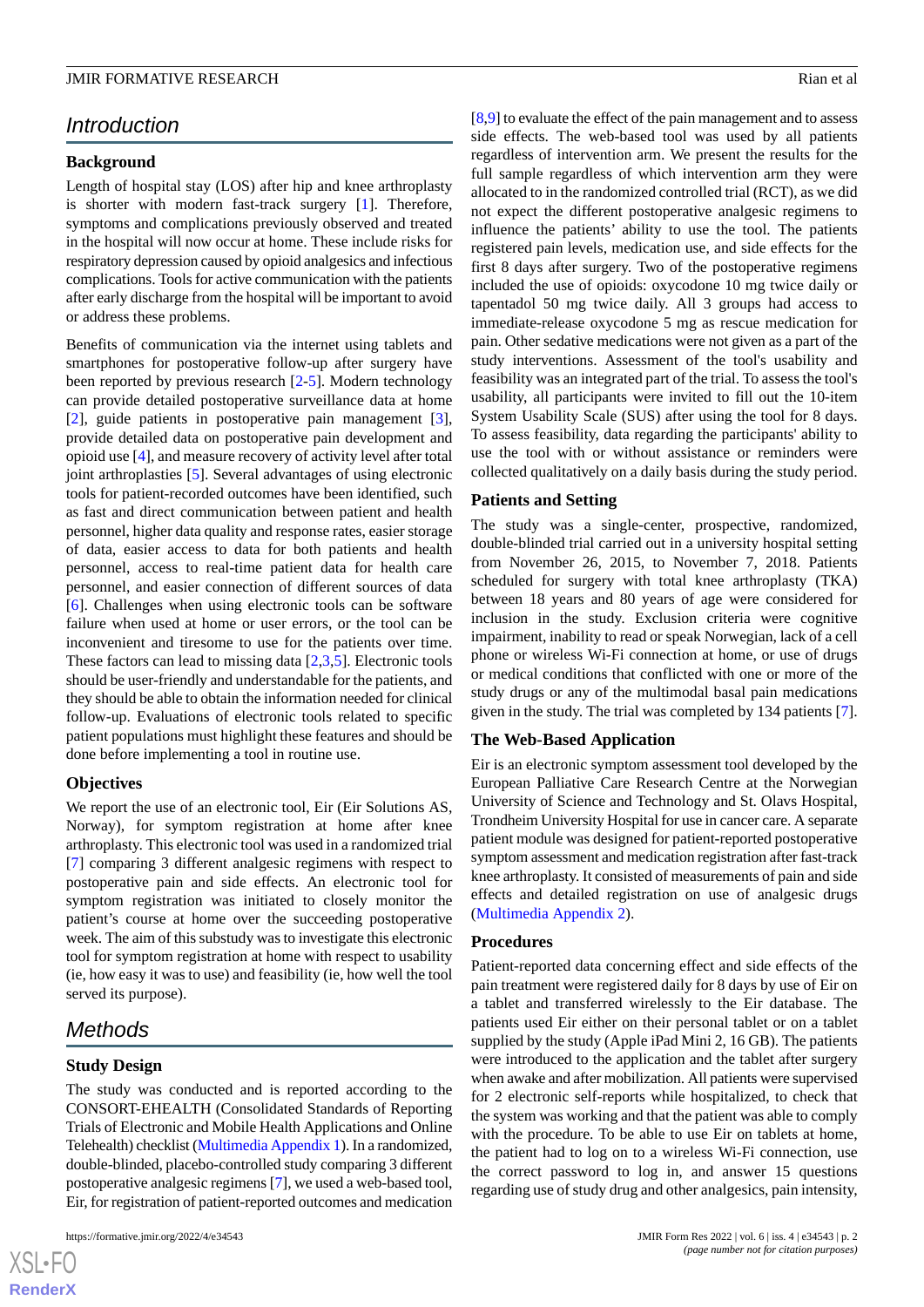and side effects of analgesics ([Multimedia Appendix 2](#page-6-8)). Pain intensity and side effects were all measured on an 11-point numeric rating scale, from 0 to 10 [\(Figure 1\)](#page-2-0).

All patients were instructed to self-report on the tablet each day before noon. A reminder was sent by the main author as an SMS

if no registrations were received within the agreed time. The patient received a second reminder as a phone call if there were no registrations after the SMS reminder. The patient`s closest relative was contacted if none of these communication methods succeeded. All patients received a paper version of the tablet questions for back-up in case of technical failure.

Two weeks after the operation, all patients were interviewed by telephone as a follow-up, and a global satisfaction score on the pain treatment was registered. The patients were given the opportunity to comment on any part of the treatment and

The participants were grouped into 5 levels of technical skills, or tech groups. The 5 different groups were made by the first author (TR), based on the level of intervention needed to retrieve data ([Table 1](#page-2-1)). The patients' skill levels were compared with the registered data on side effects, drug consumption, age, and gender to assess if such factors could explain the difference in

follow-up after the operation.

<span id="page-2-0"></span>**Figure 1.** Picture of the application in use with English text (Norwegian text was used in the study).



#### **Data Collection Instruments**

For each patient, the completeness of data, use of reminders, potential user problems, solution to problems, and phone calls were registered for feasibility assessment. Usability was measured by use of the 10-item SUS, which is designed to measure the subjective usability of websites and software [[10](#page-7-2)[,11](#page-7-3)]. The SUS gives a score ranging from 0 to 100, with higher scores meaning better usability. A paper version of the SUS questionnaire was given to the participants on the day of discharge from the hospital, and the participants were instructed to complete the form 8 days after surgery. All patients received a reminder about the SUS form as an SMS and returned the questionnaire by mail.

<span id="page-2-1"></span>

| <b>Table 1.</b> Classification of the tech groups. |                                                                                    |
|----------------------------------------------------|------------------------------------------------------------------------------------|
| Tech group                                         | Level of technical skills                                                          |
|                                                    | No intervention was needed.                                                        |
| $\overline{2}$                                     | 1-2 reminders were provided, but no technical support was needed.                  |
| 3                                                  | Technical support was provided 1 time.                                             |
| $\overline{4}$                                     | Technical support was provided several times.                                      |
|                                                    | Not able to use the application at all, all data were collected by paper<br>forms. |

feasibility.

#### **Statistical Methods**

Descriptive statistics were reported as mean (SD) or median and 25th and 75th percentiles, as appropriate, according to the distribution of variables. The distribution of feasibility categories was reported as multinomial probabilities with exact 95% CIs. Correlation between feasibility and SUS and between feasibility

[XSL](http://www.w3.org/Style/XSL)•FO **[RenderX](http://www.renderx.com/)**

and other clinical characteristics (eg, age, gender, type, and amount of drug received) was calculated using the Kendall nonparametric correlation coefficient and plotted appropriately. Correlation between feasibility and use of a personal tablet as opposed to those who borrowed a tablet from the hospital was calculated using the Mann-Whitney *U* test.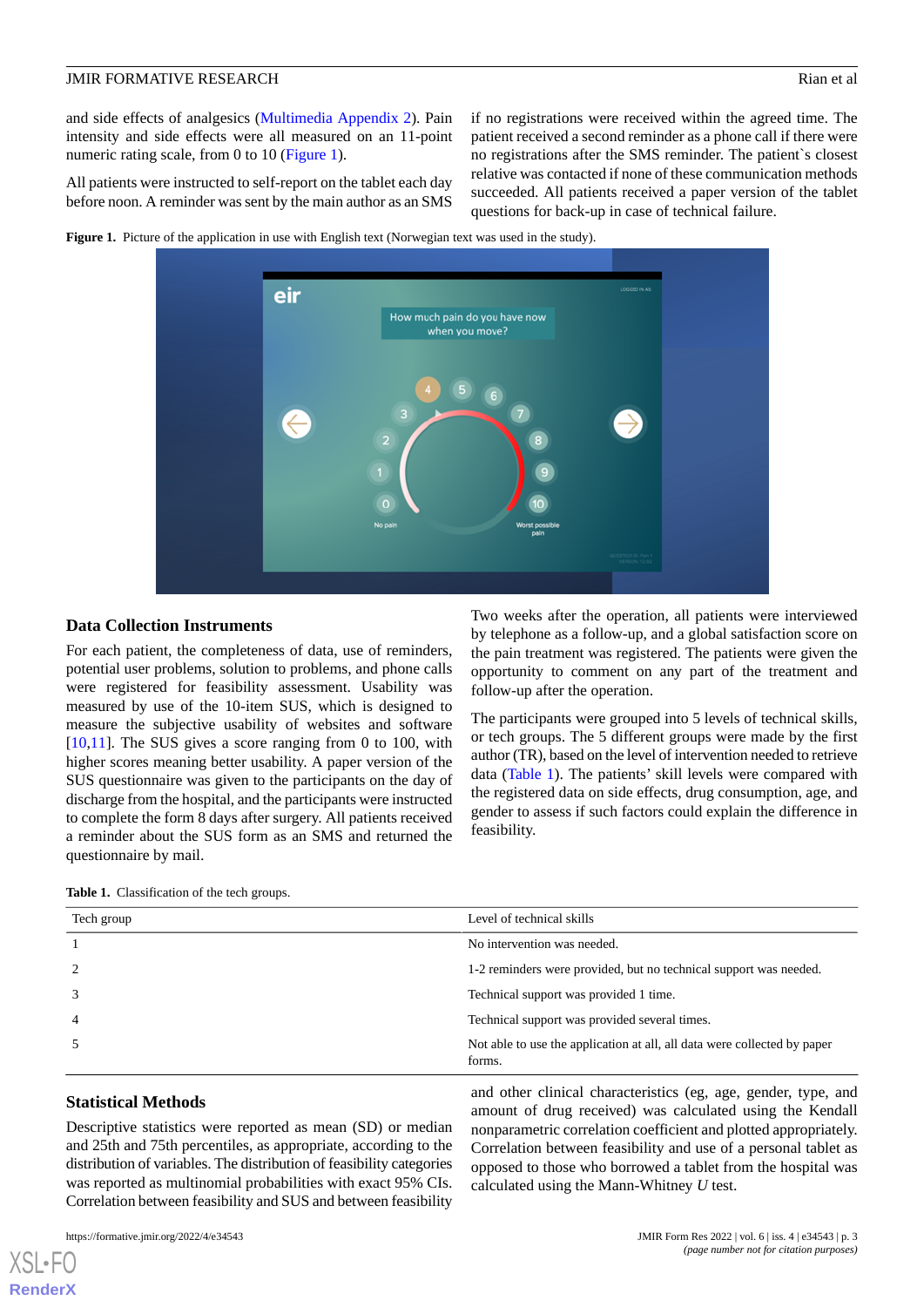#### **Ethics**

The study was approved by the Regional committee for Medical and Health Research Ethics (2015/209/Rek-Midt) and the Norwegian Medicines Agency (15/01581-13) and registered at clinicaltrials.gov (NCT02604446) on November 13, 2015. The study was conducted in compliance with the Declaration of Helsinki and Good Clinical Practice. Written informed consent was obtained from all participants before inclusion.

## *Results*

#### **Patients**

A total of 134 patients (61 men and 73 women) between the ages of 32 years and 78 years completed the RCT. Data were collected from all 134 patients concerning feasibility of the web-based tool. The SUS was completed by 119 of the 134 patients.

#### **Evaluation Outcomes**

The mean SUS score was 89.6 (median 92.5; range 22.5-100). This score corresponds to an A+ in a scoring system given by Sauro [[12\]](#page-7-4).

Most of the patients (94/134, 70.2%) managed to use Eir without any technical support [\(Table 2\)](#page-4-0). Patient-reported data were provided by 68 patients for the defined period of 8 days without any intervention (tech group 1); 26 patients received 1 to 2 reminders but did not need any technical support (tech group 2); 24 patients received simple technical support once, typically on their first attempt to answer after hospital discharge (tech group 3); 10 patients received technical support several times (tech group 4); and 6 patients did not use the application system at home at all (tech group 5). For this tech group, all data after hospitalization were collected from the paper version.

In tech group 5, 1 patient was transferred to ward home for blood transfusion and never managed to connect to the internet, 1 patient could not find the password for his home network, and 1 patient was sent home without a tablet. These 3 patients did not complete the SUS. The last 3 patients in tech group 5 did not use the tablet at home and gave a SUS score based on their use of the application while hospitalized, their scores being 50, 62.5, and 85.

Of the 134 patients, 49 (37%) used their own tablet with the application installed, while 85 of 134 (63%) patients borrowed a study tablet in the registration period at home.

Patient demographics, study drug, level of self-reported side effects, and mean SUS score for each tech group related to their technical skill level is displayed in [Table 2](#page-4-0).

[Figure 2](#page-5-0) shows the relationship between tech group and SUS. We observed a significant negative correlation between technical performance (feasibility) and the patient´s evaluation of the electronic tool's usability (SUS score; correlation coefficient –0.18; *P*=.02). The 6 patients who were not able to use or not interested in using the tablet for self-registration (tech group 5) had a significantly higher age than the rest of the patients (*P*=.004). We found a correlation between feasibility and use of personal tablet (*P*=.04) as opposed to those who borrowed a tablet from the hospital. We observed no gender differences related to technical skills  $(P=16)$ . There were no significant associations between the patients' technical skills and the use of study drug (placebo versus the opioid groups: tapentadol and oxycodone).

The total amount of reports possible was 1072 both at hospital and home. At home, the maximal total number of reports was 642, of which 631 (98.3%) was delivered. The patients delivered 450 of 631 reports (71.3%) at home without technical support.

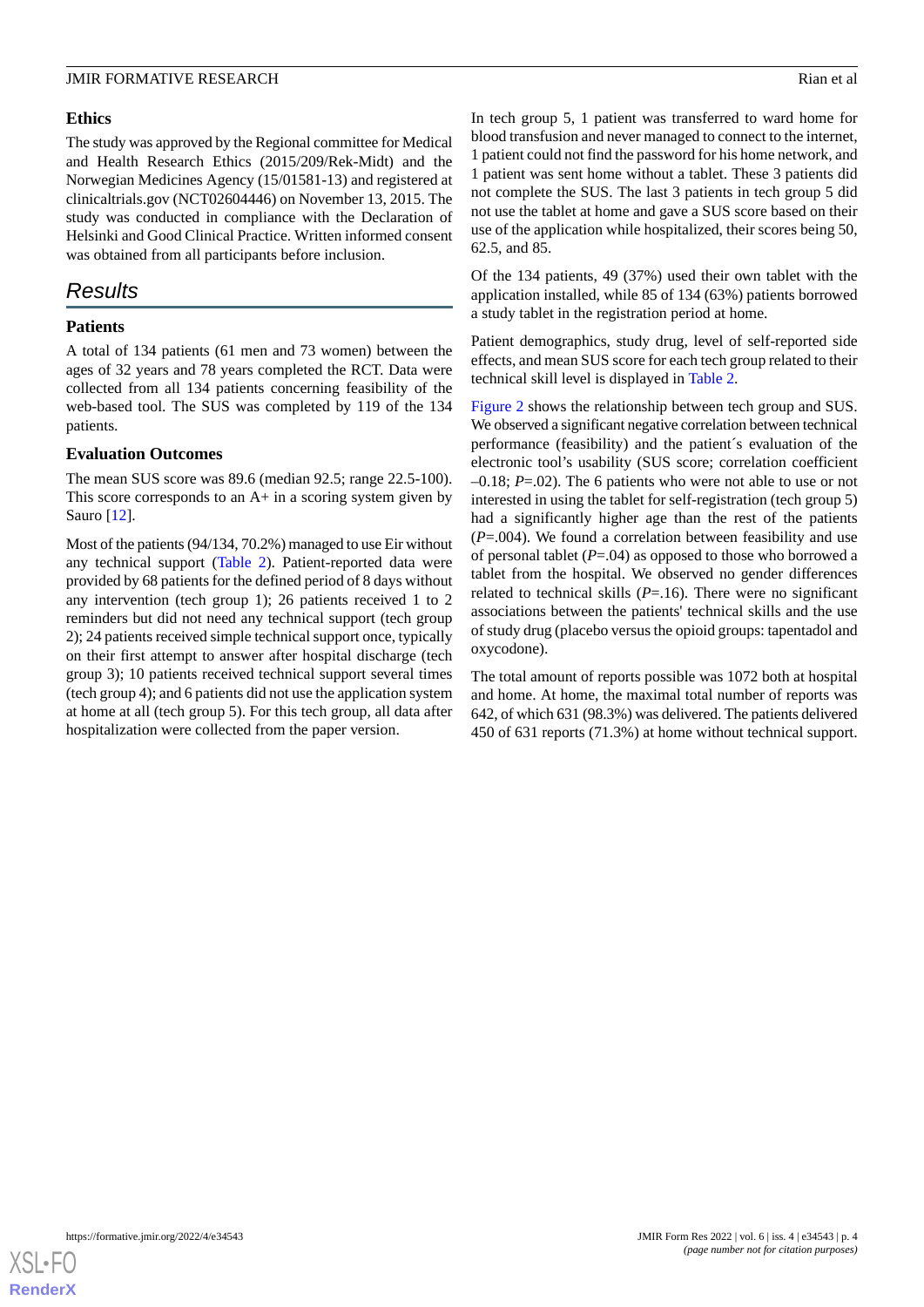## **JMIR FORMATIVE RESEARCH** Rian et al.

<span id="page-4-0"></span>**Table 2.** Patient demographics, study drug, level of self-reported side effects, and mean System Usability Scale (SUS) score for each tech group.

| Characteristics                                                           | Tech group $1$ (n=68):<br>no intervention | Tech group 2<br>$(n=26)$ : 1-2 simple<br>reminders | Tech group 3<br>$(n=24)$ : technical<br>support once | Tech group 4<br>$(n=10)$ : support on<br>multiple occasions | Tech group 5<br>$(n=6)$ : unable to<br>use |
|---------------------------------------------------------------------------|-------------------------------------------|----------------------------------------------------|------------------------------------------------------|-------------------------------------------------------------|--------------------------------------------|
| Proportion of the total sample $(95\% \text{ CI})$ 0.51 $(0.39-0.62)$     |                                           | $0.19(0.12-0.30)$                                  | $0.18(0.10-0.27)$                                    | $0.07(0.03-0.15)$                                           | $0.05(0.01-0.11)$                          |
| Sex, $n$ $(\%)$                                                           |                                           |                                                    |                                                      |                                                             |                                            |
| Male                                                                      | 29(43)                                    | 10(38)                                             | 12(50)                                               | 6(60)                                                       | 4(67)                                      |
| Female                                                                    | 39(57)                                    | 16(62)                                             | 12(50)                                               | 4(40)                                                       | 2(33)                                      |
| Age (years), mean (SD)                                                    | 61(9.82)                                  | 58 (9.76)                                          | 64 (9.92)                                            | 62(7.69)                                                    | 71(5.37)                                   |
| $LOSa$ (days), mean (SD)                                                  | 2.1(0.66)                                 | 2.5(0.76)                                          | 2.1(0.58)                                            | 2.3(0.95)                                                   | 2.5(0.84)                                  |
| Study drug in original trial, n (%)                                       |                                           |                                                    |                                                      |                                                             |                                            |
| Oxycodone depot                                                           | 23(34)                                    | 12(46)                                             | 6(25)                                                | 3(30)                                                       | 2(33)                                      |
| Tapentadol depot                                                          | 24(35)                                    | 8(31)                                              | 10(42)                                               | 3(30)                                                       | 0(0)                                       |
| Placebo                                                                   | 21(31)                                    | 6(23)                                              | 8(33)                                                | 4(40)                                                       | 4(67)                                      |
| $SUS^b$ form completed, n $(\%)$                                          | 61 (90)                                   | 25(96)                                             | 21 (88)                                              | 9(90)                                                       | 3(50)                                      |
| SUS score, mean                                                           | 91.8                                      | 92.9                                               | 85.2                                                 | 84.4                                                        | 65.8                                       |
| Pain (at rest), mean <sup>c</sup>                                         | 2.17                                      | 2.35                                               | 2.09                                                 | 3.26                                                        | 1.21                                       |
| Constipation, mean <sup>c</sup>                                           | 0.66                                      | 0.47                                               | 0.42                                                 | 0.59                                                        | 0.93                                       |
| Dizziness, mean <sup>c</sup>                                              | 0.95                                      | 1.13                                               | 0.88                                                 | 2.29                                                        | 0.57                                       |
| Headache, mean <sup>c</sup>                                               | 0.42                                      | 0.76                                               | 0.59                                                 | 0.90                                                        | 0.14                                       |
| Nausea, mean <sup>c</sup>                                                 | 0.88                                      | 1.08                                               | 0.99                                                 | 1.79                                                        | 0.76                                       |
| Sedation, mean <sup>c</sup>                                               | 2.03                                      | 2.21                                               | 2.16                                                 | 3.26                                                        | 1.21                                       |
| Sleep quality, mean <sup>c</sup>                                          | 2.97                                      | 3.4                                                | 3.49                                                 | 4.53                                                        | 1.98                                       |
| Amount of rescue drug (oxycodone 5 mg<br>tablet), mean value per 24 hours | 1.59                                      | 2.3                                                | 1.79                                                 | 3.2                                                         | 1.02                                       |
| Used personal tablet, n                                                   | 30(44)                                    | 9(35)                                              | 7(29)                                                | 2(20)                                                       | 1(17)                                      |
| Used borrowed tablet, n (%)                                               | 38 (56)                                   | 17(65)                                             | 17(71)                                               | 8(80)                                                       | 5(83)                                      |

<sup>a</sup>LOS: length of hospital stay.

<sup>b</sup>SUS: System Usability Scale.

<sup>c</sup>Measured on a 0-10 numeric rating scale (0=best, 10=worst).

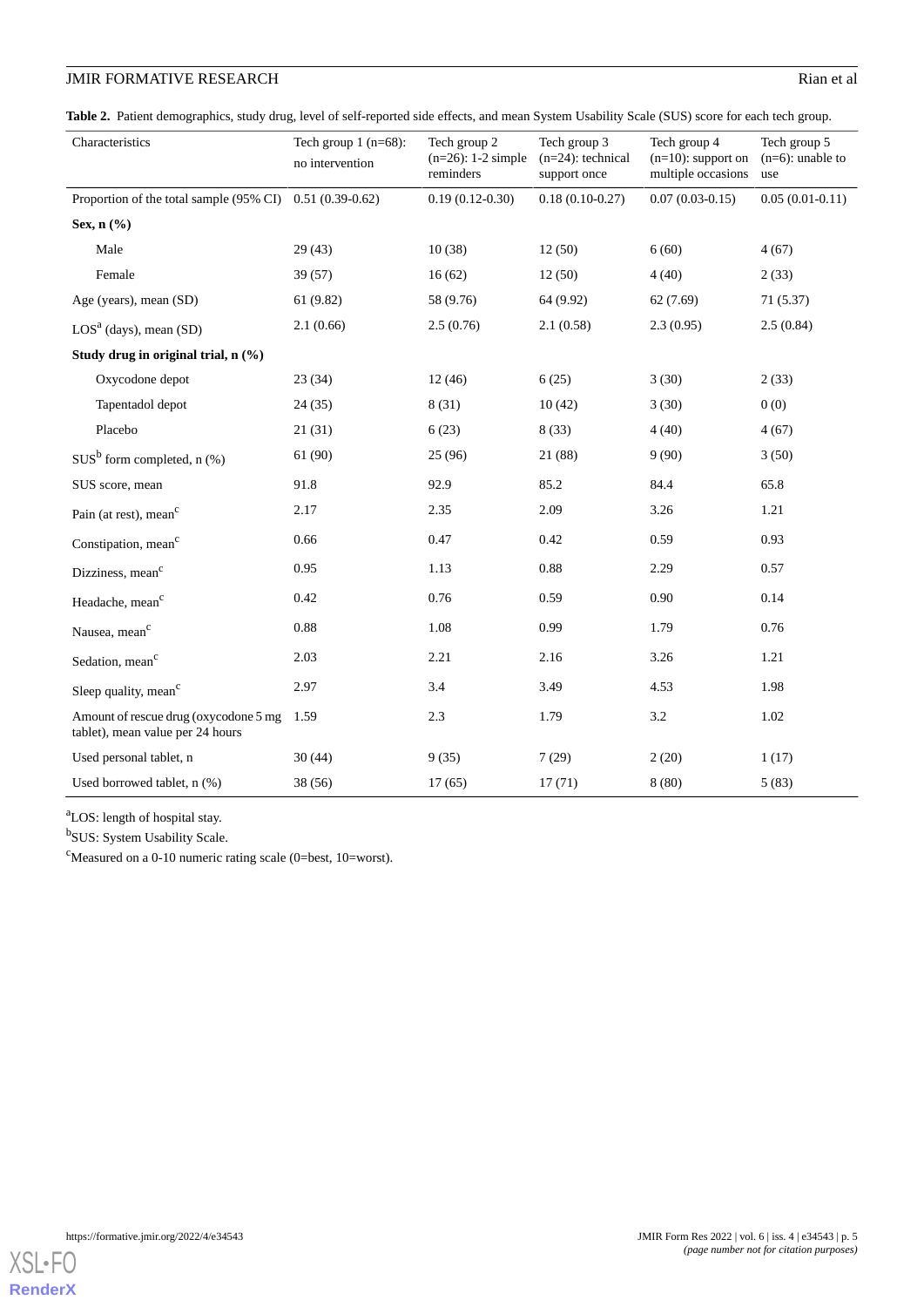<span id="page-5-0"></span>Figure 2. The relationship between tech group and System Usability Scale (SUS) score.



## *Discussion*

#### **Principal Findings**

This study showed high feasibility and high usability of the Eir web tool. A large majority (94/134, 70.2%) of the patients managed to use the tool at home without any technical support. All technical challenges were related to the login procedure or internet access. The received reports gave the necessary information needed for both research data and clinical follow-up.

Almost 90% (119/134, 88.8%) of the patients completed the SUS to evaluate the usability of the electronic tool. Missing reports were evenly distributed between all technical skill groups. We found a clear correlation between the SUS score and feasibility of the tool (ie, the level of technical support given). In the tech groups with higher need of technical support, there was also a higher fraction of patients not having their own tablet, and those not able to complete the reports were older. This implies that the differences in feasibility and usability score between the tech groups are more related to technical experience and skills, rather than effects of the original study intervention or factors explained by the tool itself. The total score for usability was high and more than 80 in groups 1 to 4.

#### **Comparison With Prior Work**

The electronic tool evaluated in this study has previously been tested among patient groups with cancer treated in hospital [[8,](#page-7-0)[9\]](#page-7-1). This is the first time the tool was evaluated for unassisted symptom registration at home. There are a few studies on electronic symptom assessment at home after surgery [\[2-](#page-6-1)[5\]](#page-6-2), indicating that electronic postoperative follow-up at home might be an emerging field. Previous studies for electronic follow-up have obtained different information. Chevallier et al [\[2](#page-6-1)] evaluated 29 patients using a home assessment tool after ambulatory surgery and measured pain, nausea, vomiting, comfort, oxygen saturation, heart rate, and blood pressure.

[XSL](http://www.w3.org/Style/XSL)•FO **[RenderX](http://www.renderx.com/)**

Pombo et al [\[3](#page-6-3)] used an electronic tool for pain registration with 32 patients, which generated treatment recommendations for the patients after ambulatory surgery. Hajewski et al [[4\]](#page-6-4) used automated mobile messaging to gather detailed data on pain development and opioid utilization in 29 patients after periacetabular osteotomy. Lyman et al [\[5](#page-6-2)] used a smartphone application to measure step counts and patient-recorded outcome measures, including pain scores, with 267 patients after TKA and total hip arthroplasty (THA) surgery. These 4 studies had patients with mean ages of 47, 48, 22, and 61 years, respectively, while the mean age in our study was 61.5 years.

The technological tools and patient populations differ in these previous studies. The study by Chevallier et al [[2](#page-6-1)] was a pilot study testing advanced monitoring equipment at home. The electronic tools provided 62% (2038/3248) of the expected data items compared with 82% (2656/3248) from a paper back-up. The major reason for missing data was software malfunction. The percentage of missing data in the study by Pombo et al [\[3](#page-6-3)] was 29.6%. They used an electronic pain diary based on periodic alarms to recommend pain treatment. The major reason for missing data was that the participant did not hear the alarm or it occurred at an inconvenient time. Hajewski et al [[4\]](#page-6-4) reported missing or incomplete data for 16% of the patients but stated no reason. In the study by Lyman et al [\[5](#page-6-2)], 6 months of follow-up was completed by 65% of THA patients and 68% of TKA patients. Reasons for noncompletion included time commitment, phone battery, app issues, and health complications. In our study, missing data were considerably less. We received 631 of 642 reports and hence, had only 1.7% (11/631) missing data. We used the tool to gather information in a drug study and had to assist 30% of the patients to avoid loss of data. The fraction of missing data is approximately the same in these studies, but with different causes. In our study, it was more important to gather all data regarding the effect of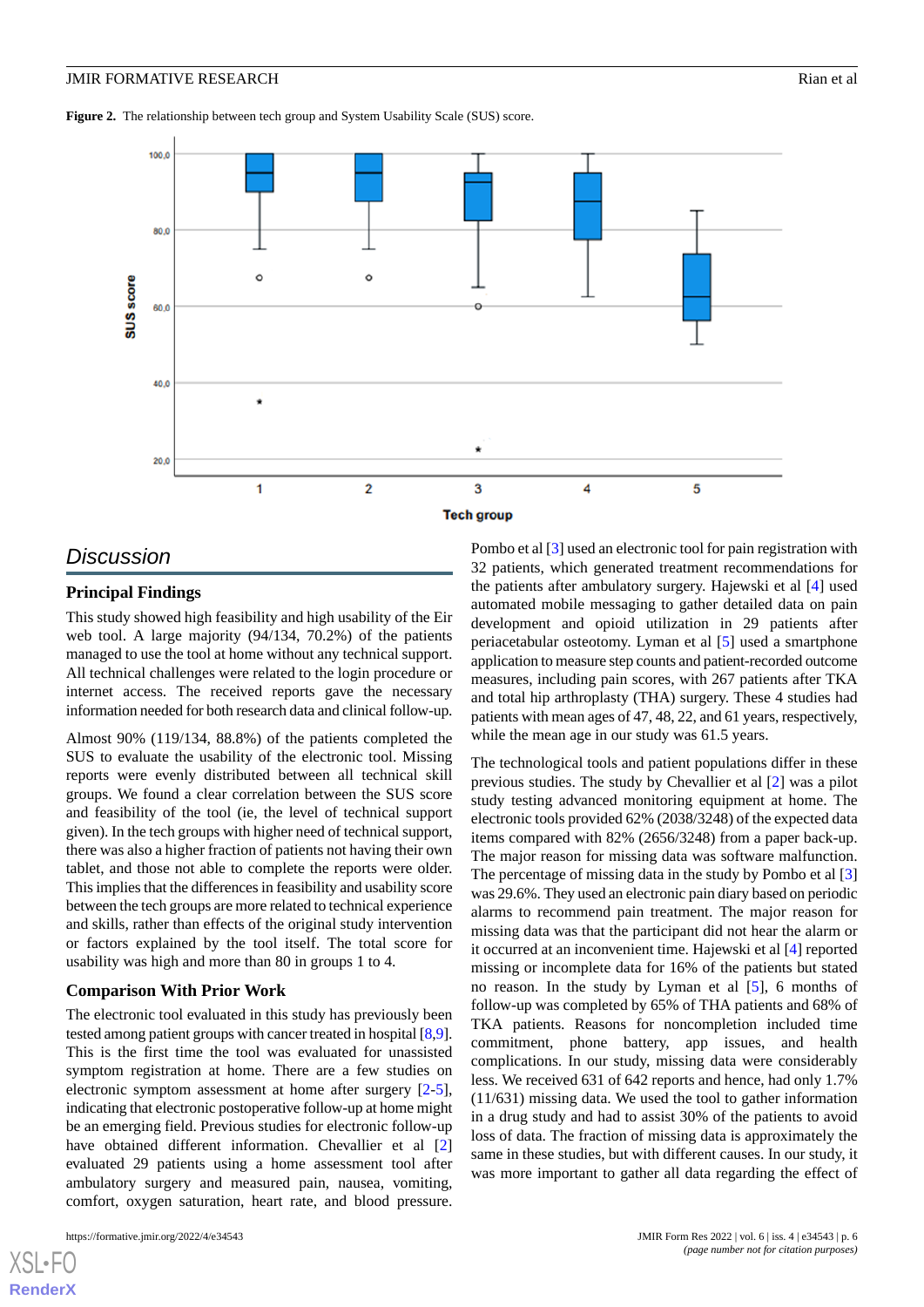the different drugs than to let the patients use the electronic tool without assistance.

#### **Use in Research**

The original trial [[7\]](#page-6-6) used this tool to obtain data for pain research. The pain data from the Eir database provide a detailed diary with daily pain scores with an exact time stamp and is a promising tool for pain research in the early postoperative period after early admission to home. Electronic assessment at home provides unbiased data from the patients and may be more reliable as the patients are not influenced by the investigators. As for other surgeries, the LOS after arthroplasty has been reduced in recent years, and in our study, the mean LOS was 2.1 days. This advocates for closer evaluation of symptoms at home.

#### **Limitations**

There is no consensus in previous studies evaluating electronic tools on how to measure feasibility. The need for technical assistance has been defined differently between studies. Our intention was to describe the variation, and we found that a division into 5 tech groups was informative, as it elaborates the variation between the tech groups with regard to need for

### <span id="page-6-7"></span>**Conflicts of Interest**

None declared.

#### **Multimedia Appendix 1**

<span id="page-6-8"></span>CONSORT-eHEALTH checklist (V 1.6.1). [[PDF File \(Adobe PDF File\), 519 KB](https://jmir.org/api/download?alt_name=formative_v6i4e34543_app1.pdf&filename=c607b0d09026a3b935d7bf75b5f89199.pdf)-[Multimedia Appendix 1\]](https://jmir.org/api/download?alt_name=formative_v6i4e34543_app1.pdf&filename=c607b0d09026a3b935d7bf75b5f89199.pdf)

#### **Multimedia Appendix 2**

<span id="page-6-0"></span>Questions on tablet. [[DOC File , 39 KB-Multimedia Appendix 2](https://jmir.org/api/download?alt_name=formative_v6i4e34543_app2.doc&filename=48e5ebefbe468ca5e7faa52219c82389.doc)]

#### <span id="page-6-1"></span>**References**

- 1. Winther SB, Foss OA, Wik TS, Davis SP, Engdal M, Jessen V, et al. 1-year follow-up of 920 hip and knee arthroplasty patients after implementing fast-track. Acta Orthop 2015 Feb;86(1):78-85 [[FREE Full text](https://www.tandfonline.com/doi/full/10.3109/17453674.2014.957089)] [doi: [10.3109/17453674.2014.957089\]](http://dx.doi.org/10.3109/17453674.2014.957089) [Medline: [25175663\]](http://www.ncbi.nlm.nih.gov/entrez/query.fcgi?cmd=Retrieve&db=PubMed&list_uids=25175663&dopt=Abstract)
- <span id="page-6-4"></span><span id="page-6-3"></span>2. Chevallier T, Buzancais G, Occean B, Rataboul P, Boisson C, Simon N, et al. Feasibility of remote digital monitoring using wireless Bluetooth monitors, the Smart Angel™ app and an original web platform for patients following outpatient surgery: a prospective observational pilot study. BMC Anesthesiol 2020 Oct 08;20(1):259 [[FREE Full text](https://bmcanesthesiol.biomedcentral.com/articles/10.1186/s12871-020-01178-5)] [doi: [10.1186/s12871-020-01178-5\]](http://dx.doi.org/10.1186/s12871-020-01178-5) [Medline: [33032541\]](http://www.ncbi.nlm.nih.gov/entrez/query.fcgi?cmd=Retrieve&db=PubMed&list_uids=33032541&dopt=Abstract)
- <span id="page-6-2"></span>3. Pombo N, Araújo P, Viana J, da Costa MD. Evaluation of a ubiquitous and interoperable computerised system for remote monitoring of ambulatory post-operative pain: a randomised controlled trial. Technol Health Care 2014;22(1):63-75. [doi: [10.3233/THC-130774](http://dx.doi.org/10.3233/THC-130774)] [Medline: [24398815\]](http://www.ncbi.nlm.nih.gov/entrez/query.fcgi?cmd=Retrieve&db=PubMed&list_uids=24398815&dopt=Abstract)
- <span id="page-6-5"></span>4. Hajewski C, Anthony CA, Rojas EO, Westermann R, Willey M. Detailing postoperative pain and opioid utilization after periacetabular osteotomy with automated mobile messaging. J Hip Preserv Surg 2019 Dec;6(4):370-376 [\[FREE Full text](http://europepmc.org/abstract/MED/33354334)] [doi: [10.1093/jhps/hnz049](http://dx.doi.org/10.1093/jhps/hnz049)] [Medline: [33354334\]](http://www.ncbi.nlm.nih.gov/entrez/query.fcgi?cmd=Retrieve&db=PubMed&list_uids=33354334&dopt=Abstract)
- <span id="page-6-6"></span>5. Lyman S, Hidaka C, Fields K, Islam W, Mayman D. Monitoring patient recovery after THA or TKA using mobile technology. HSS J 2020 Dec 12;16(Suppl 2):358-365 [\[FREE Full text\]](http://europepmc.org/abstract/MED/33380968) [doi: [10.1007/s11420-019-09746-3\]](http://dx.doi.org/10.1007/s11420-019-09746-3) [Medline: [33380968\]](http://www.ncbi.nlm.nih.gov/entrez/query.fcgi?cmd=Retrieve&db=PubMed&list_uids=33380968&dopt=Abstract)
- 6. Meirte J, Hellemans N, Anthonissen M, Denteneer L, Maertens K, Moortgat P, et al. Benefits and disadvantages of electronic patient-reported outcome measures: systematic review. JMIR Perioper Med 2020 Apr 03;3(1):e15588 [[FREE Full text](http://europepmc.org/abstract/MED/33393920)] [doi: [10.2196/15588](http://dx.doi.org/10.2196/15588)] [Medline: [33393920\]](http://www.ncbi.nlm.nih.gov/entrez/query.fcgi?cmd=Retrieve&db=PubMed&list_uids=33393920&dopt=Abstract)
- 7. Rian T, Skogvoll E, Hofstad J, Høvik L, Winther SB, Husby VS, et al. Tapentadol vs oxycodone for postoperative pain treatment the first 7 days after total knee arthroplasty: a randomized clinical trial. Pain 2021 Feb 01;162(2):396-404. [doi: [10.1097/j.pain.0000000000002026\]](http://dx.doi.org/10.1097/j.pain.0000000000002026) [Medline: [32773594\]](http://www.ncbi.nlm.nih.gov/entrez/query.fcgi?cmd=Retrieve&db=PubMed&list_uids=32773594&dopt=Abstract)

[XSL](http://www.w3.org/Style/XSL)•FO **[RenderX](http://www.renderx.com/)**

support. This symptom assessment system requires a well-developed technological infrastructure, which is present in Norway and many developed countries but not in all countries. It also demands a population that is familiar with use of technology. The study population is not necessarily representative of all patients operated with TKA since patients with cognitive impairment, an age older than 80 years, and inability to read or speak Norwegian were excluded from this study. For a home electronic registration of symptoms to be of use for patients, it must also be connected to an organization that monitors the patients'responses and, if needed, intervenes.

#### **Conclusions**

In this study, we evaluated an electronic symptom assessment tool that most patients used without technical support. The tool's usability was scored as high, and it seems as if the differences in feasibility and usability scores were more related to technical experience and skill rather than the tool itself or the clinical intervention in this study. An electronic tool that is easy to use for patients and does not require technical support can provide adequate follow-up for patients in the early postoperative period at home.